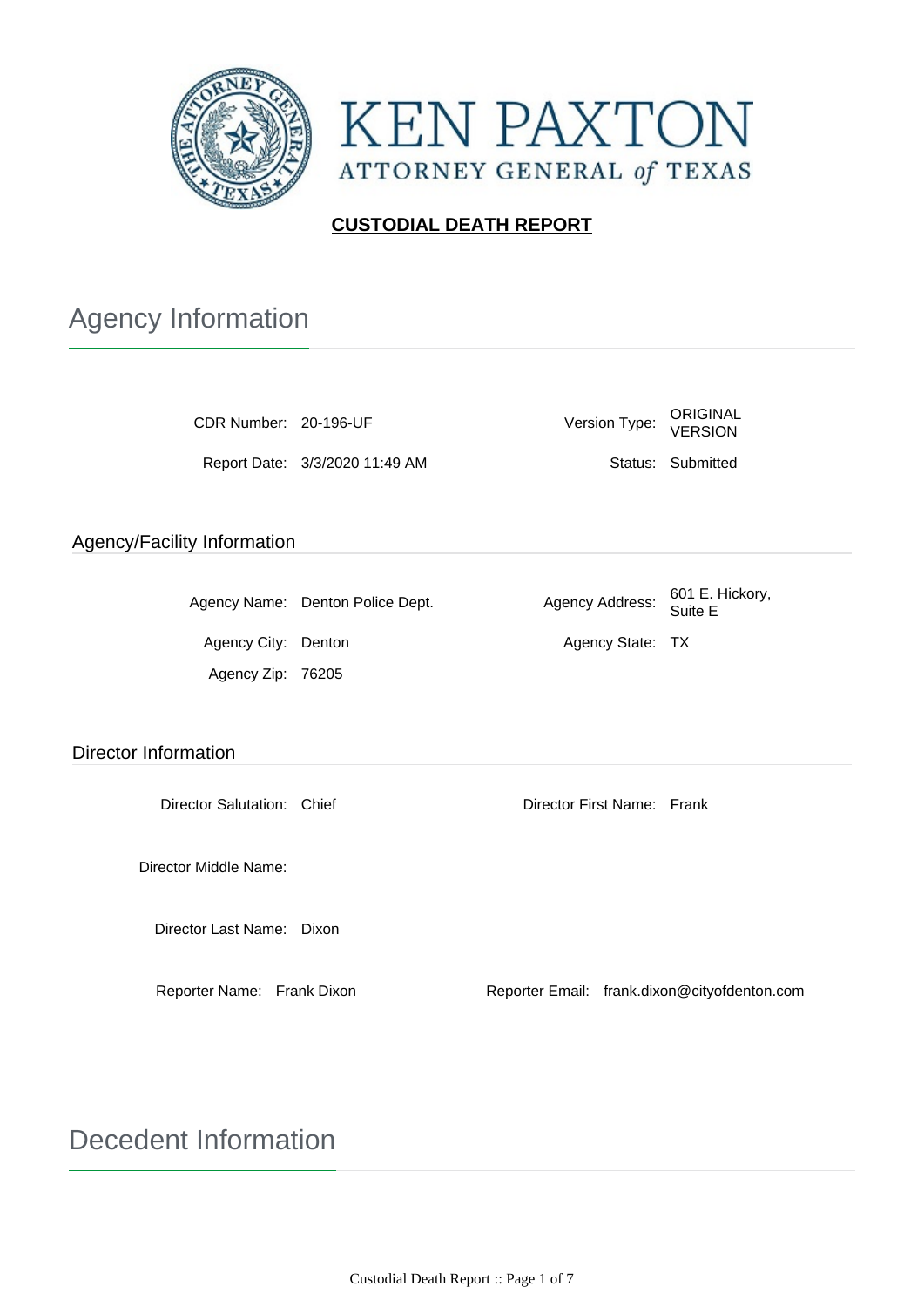First Name: Darius

Middle Name:

Last Name: Tarver

Suffix:

Date of Birth:  $9/13/1996$  Sex: Male

Race: Black or African American

Age At Time Of Death: 23

Date/Time of Custody (arrest, incarceration) (mm/dd/yyyy hh:mm AM/PM):

Date/Time of Custody or Incident: 1/21/2020 2:58 AM

Date/Time of Death (mm/dd/yyyy hh:mm AM/PM):

Death Date and Time: 1/21/2020 4:16 AM

## Manner / Cause of Death

Has a medical examiner or coroner conducted an evaluation to determine a cause of death?

Medical Examinor/Coroner Evalution?: Yes, results are available

What was the manner of death? (select only one)

Manner of Death: JustifiableHomicide (includes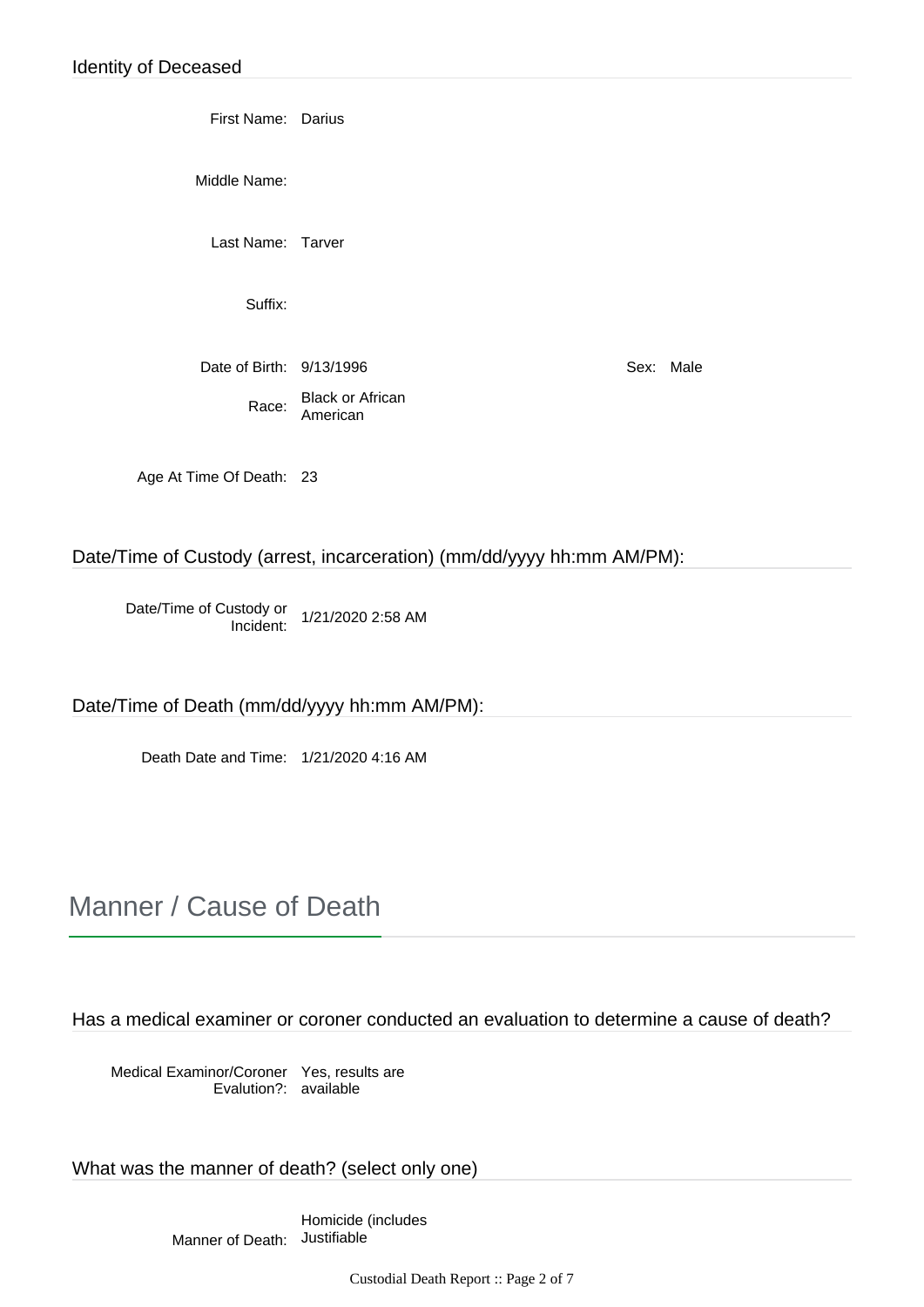Homicide)

Medical Cause of Death:

Medical Cause of Death:

Gunshot wounds to chest.

Had the decedent been receiving treatment for the medical condition that caused the death after admission to your jail's jurisdiction?

Medical Treatment: No

If death was an accident, homicide or suicide, who caused the death?

Who caused the death?: enforcement/correctional Law personnel

If a weapon caused the death, what type of weapon caused the death? (Hold CTRL to select all that apply)

Type of weapon that caused death?: Handgun

Was the cause of death the result of a pre-existing medical condition or did the decedent develop the condition after admission?

Pre existing medical cause of death was

condition?: intoxication, suicide Not Applicable; accidental injury, or homicide

If death was an accident, homicide or suicide, what was the means of death?

Means of Death: Firearm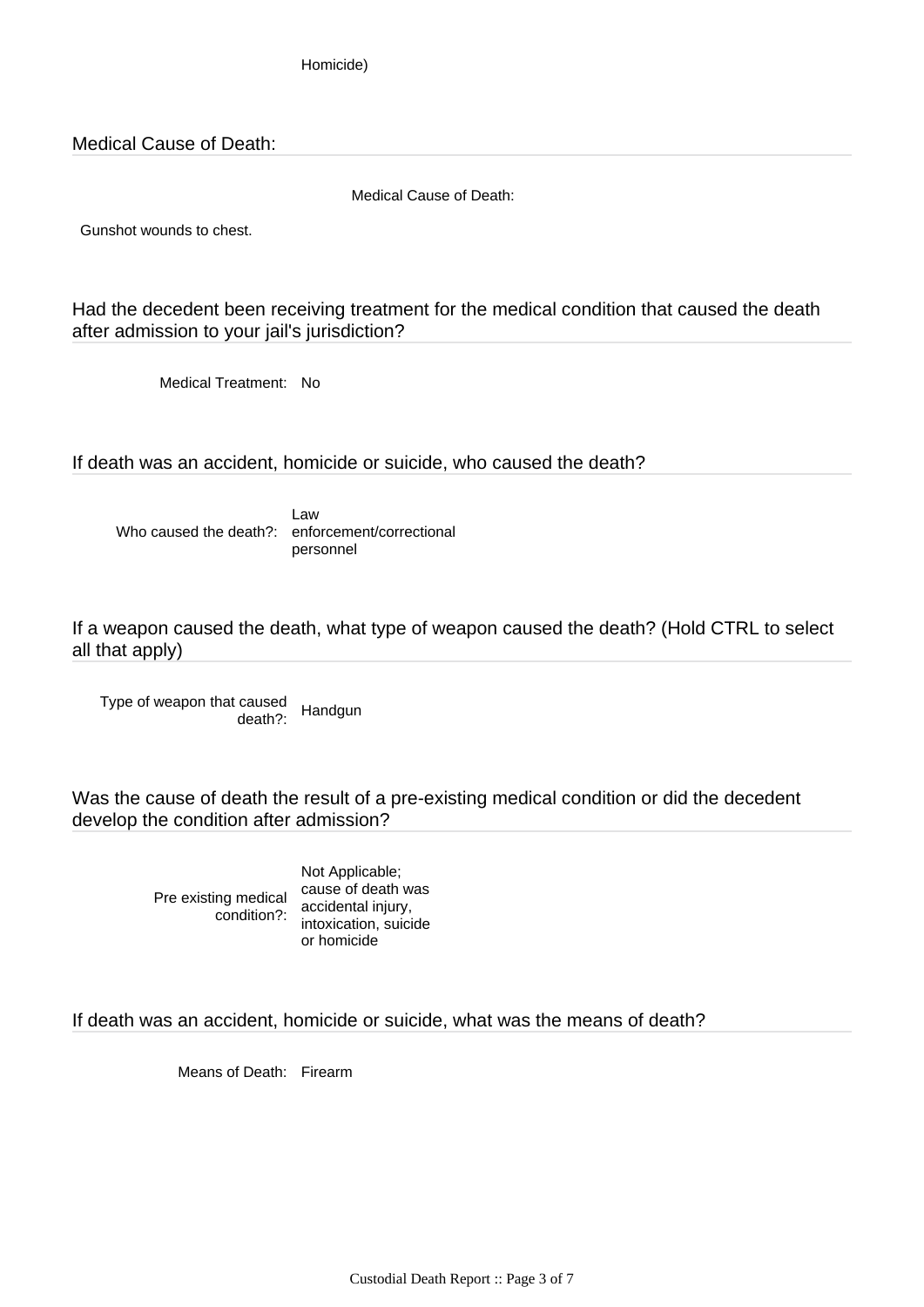## Location / Custody Information

Where did the event causing the death occur?

Street Address: 201 Inman St. City: Denton County: Denton Zip: 76205

What location category best describes where the event causing the death occurred?

Location Category: Other, specify

Other Location Category:

Apartment complex stairway

What type of custody/facility was the Decedent in at the time of death:

Type of Custody: Pre-Custodial Use of Force

Specific type of custody/facility:

Specific Type of Custody/Facility:

Custody of Law Enforcement Personnel during/fleeing arrest

What was the time and date of the deceased's entry into the law enforcement facility where the death occurred (mm/dd/yyyy hh:mm AM/PM):

Entry Date Time:

Entry Date Time N/A:

Where did the death occur?

Death Location: Medical facility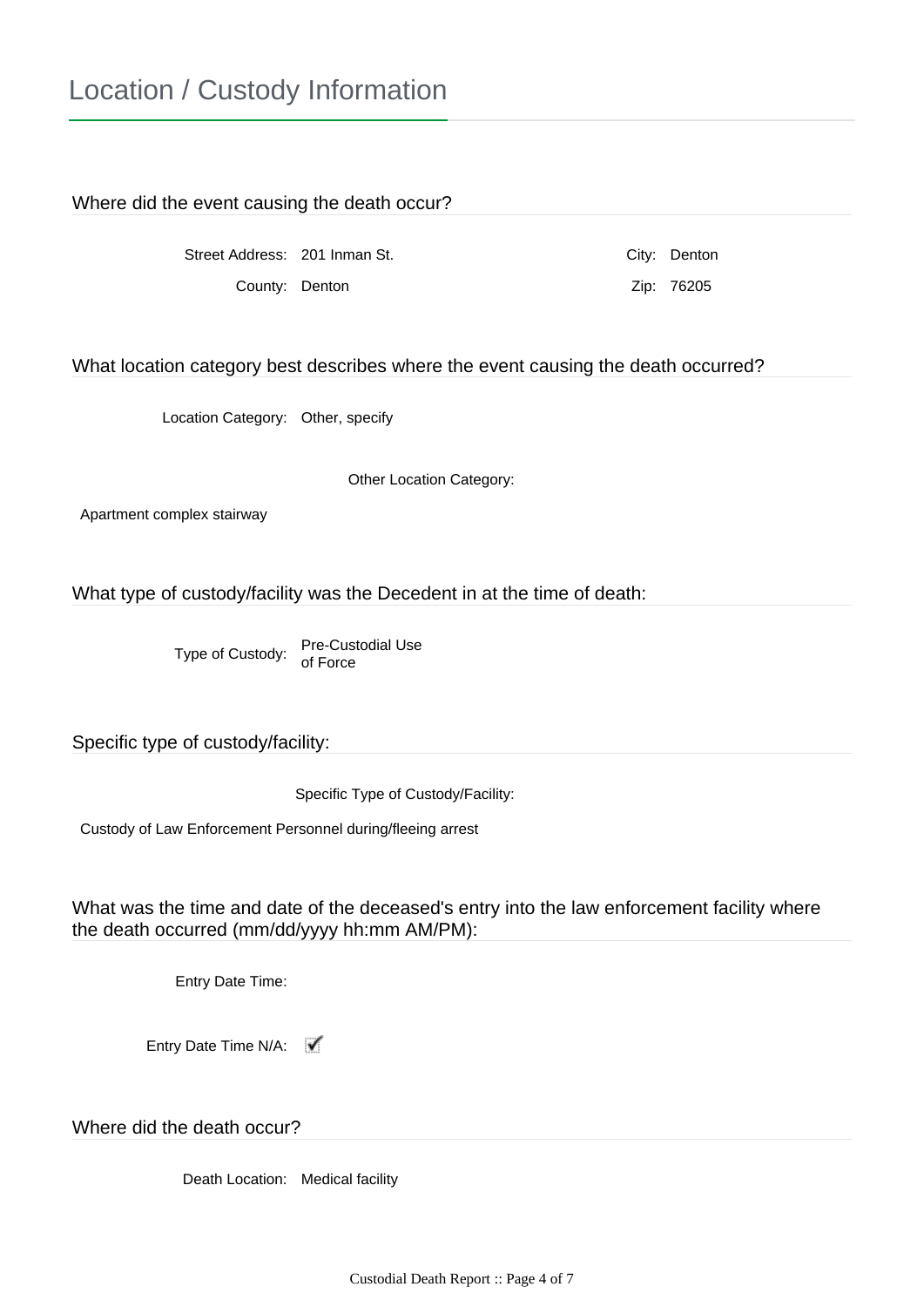## General Information

Did any other law enforcement agencies respond to calls for service related to this incident?

Other Agencies Respond?: Yes

## What were the most serious offense(s) with which the deceased was (or would have been) charged with at the time of death?

Offense 1:

Aggravated assault on a peace officer.

Offense 2:

Offense 3:

Were the Charges:: Not filed at time of death

What were the types of charges or reason for contact? (Hold CTRL to select all that apply)

Type of Offense: Violent Crime Against Persons

At any time during the incident and/or entry into the law enforcement facility, did the decedent display or use a weapon?

Decedent display/use of weapons: Yes, mark all that apply

Decedent Display or Use Weapon Details: Displayed other weapon, specify:; Used other weapon, specify:

Specify Weapon Displayed: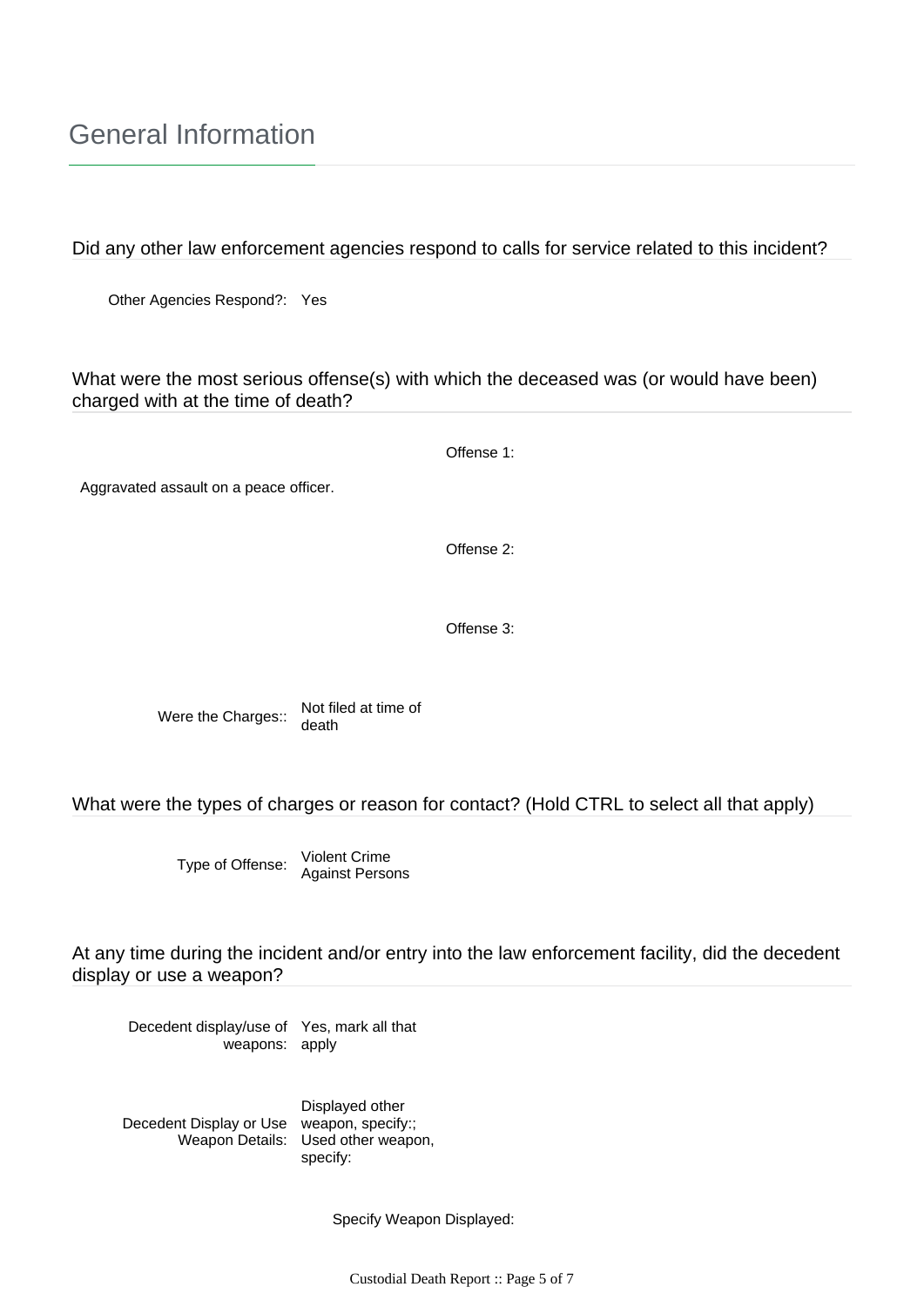#### Specify Weapon Used:

While swinging meat cleaver, an officer was cut along top right shoulder. Decedent also attempted to assault officers with a frying pan.

### At any time during the incident and/or entry into the law enforcement facility, did the decedent:

Attempt to Injure Others?: Yes (select all that apply)

Ways Decedent Attempted To personnel; Injure Others: Attempted to injure Injured law enforcement law enforcement personnel

### At any time during the incident and/or entry into the law enforcement facility, did the decedent:

| Appear intoxicated (alcohol or Yes<br>drugs): | Make suicidal statements?: No     |  |
|-----------------------------------------------|-----------------------------------|--|
| Exhibit any mental health<br>problems?: Yes   | Exhibit any medical problems?: No |  |

## At any time during the incident and/or entry into the law enforcement facility, did the decedent:

| Yes       | Resist being handcuffed or<br>:errested?     | No  | Barricade self or initiate<br>: standoff?    |  |
|-----------|----------------------------------------------|-----|----------------------------------------------|--|
| <b>No</b> | Gain possession of officer's<br>:weapon      | Yes | Physically attempt/assault<br>officer(s):    |  |
| <b>No</b> | Escape or attempt to<br>escape/flee custody: | No  | Verbally threaten other(s)<br>:including law |  |
|           |                                              | No  | Attempt gain possession<br>officer's weapon: |  |

Was the deceased under restraint in the time leading up to the death or the events causing the death?

Under Restraint: No